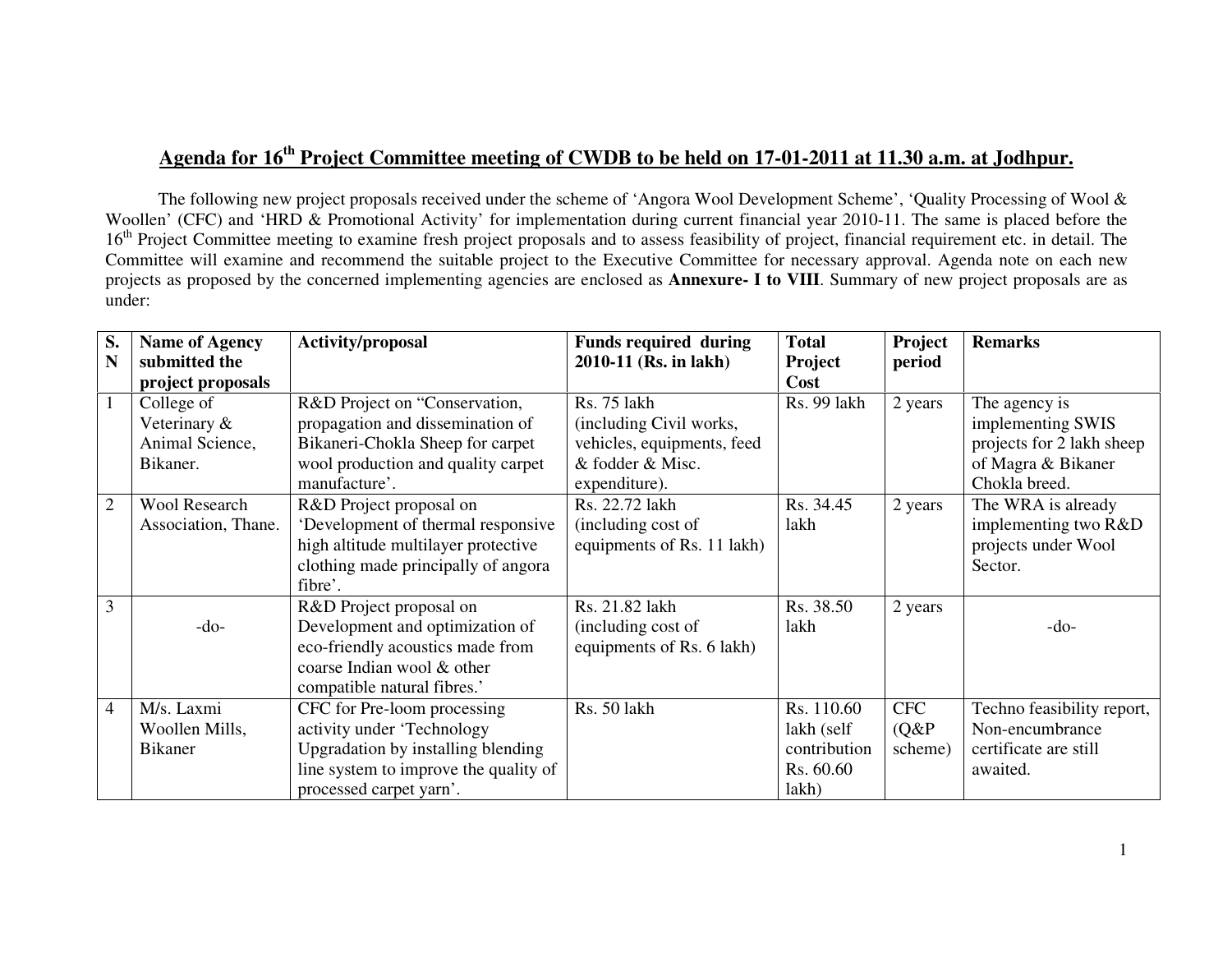| S.              | <b>Name of Agency</b>   | Activity/proposal                  | <b>Funds required during</b> | <b>Total</b> | Project   | <b>Remarks</b>            |
|-----------------|-------------------------|------------------------------------|------------------------------|--------------|-----------|---------------------------|
| N               | submitted the           |                                    | 2010-11 (Rs. in lakh)        | Project      | period    |                           |
|                 | project proposals       |                                    |                              | Cost         |           |                           |
| $\overline{5}$  | Himalayan Institute     | Angora Rabbit rearing project for  | Rs. 20.79 lakh               | Rs. 31.20    | 2 years   | Demanded higher side      |
|                 | for Environment,        | Tehri Garhwal for 60 families (3   |                              | lakh         |           | against approved          |
|                 | Ecoloyg & Deve.         | Units)                             |                              |              |           | scheme. The agency is     |
|                 | (HIFEED),               |                                    |                              |              |           | already implementing      |
|                 | Dehradun                |                                    |                              |              |           | same projects.            |
| 6               | Rajasthan Carpet &      | Training Programme for conducting  | Rs. 8.33 Lakh                | Rs. 8.33     | 1 year    | 10 trainees per batch.    |
|                 | <b>Woollen Products</b> | carpet/Durry weaving programme     |                              | lakh (Total  |           | Total 4 batch each of 90  |
|                 | Development             | under the scheme of CFC-cum-       | (Cos of Rs. 4.00 lakh to be  | project cost |           | days. Stipend of Rs. 60   |
|                 | Society, Jaipur.        | Training activity under            | born by the implementing     | Rs. 11.83    |           | per day per trainees.     |
|                 |                         | Improvement of Wool Fibre to train | agency, separately)          | lakh)        |           | Honorarium to instructor  |
|                 |                         | 40 trainees.                       |                              |              |           | Rs. 5000 p.m.             |
| $\overline{7}$  | Rajasthan Carpet &      | Training Programme for "Computer   | Rs. 8.33 Lakh                | Rs.8.83 lakh | 1 year    |                           |
|                 | <b>Woollen Products</b> | Aided Designing Programme" under   |                              | (Total)      |           | $-do-$                    |
|                 | Development             | the scheme of CFC-cum-Training     | (Cos of Rs. 3.50 lakh to be  | project cost |           |                           |
|                 | Society, Jaipur.        | activity under Improvement of Wool | born by the implementing     | is Rs. 12.83 |           |                           |
|                 |                         | Fibre to develop skilled manpower  | agency, separately)          | lakh)        |           |                           |
|                 |                         | for carpet industry.               |                              |              |           |                           |
| 8               | Woollen Industry        | Tex-Trends-2011 (Woollen Expo) to  | Rs. 24.82 lakh               | Rs. 24.82    | $2 - 4$   | Post factor approval to   |
| A.              | <b>Export Promotion</b> | be organized by Apparel Export     | @ about Rs. 50,000 per       | lakh         | Feb., 11. | hire 50 stalls at Pragati |
|                 | Council, Mumbai.        | Promotion Council. (AEPC)          | stall.                       |              |           | Maidan, New Delhi.        |
|                 | District Industry       | Woollen Expo at Pali               | Rs. 1.75 lakh                | Rs. 1.70     | Jan.,11   | Post factor approval for  |
| <b>B.</b>       | Centre, Govt. of        |                                    | (Hired max. 25 stalls on     | lakh         |           | 25 stalls hired @ Rs.     |
|                 | Rajasthan, Pali         |                                    | actual occupancy basis).     |              |           | 7,000/- per stall.        |
|                 | Southern Gujarat        | Woollen Expo at Surat with         | Rs. 11 lakh                  | Rs. 11 lakh  | 26-28     | Post factor approval for  |
|                 | Chamber of              | International Exhibition &         | (Hired max. 42 stalls on     |              | Jan., 11  | 42 stalls. Demanded Rs.   |
| $\mathcal{C}$ . | Commerce $&$            | Convention Centre (SIECC),         | actual occupancy basis).     |              |           | $11$ lakh.                |
|                 | Industry, Surat         | Gujarat.                           |                              |              |           |                           |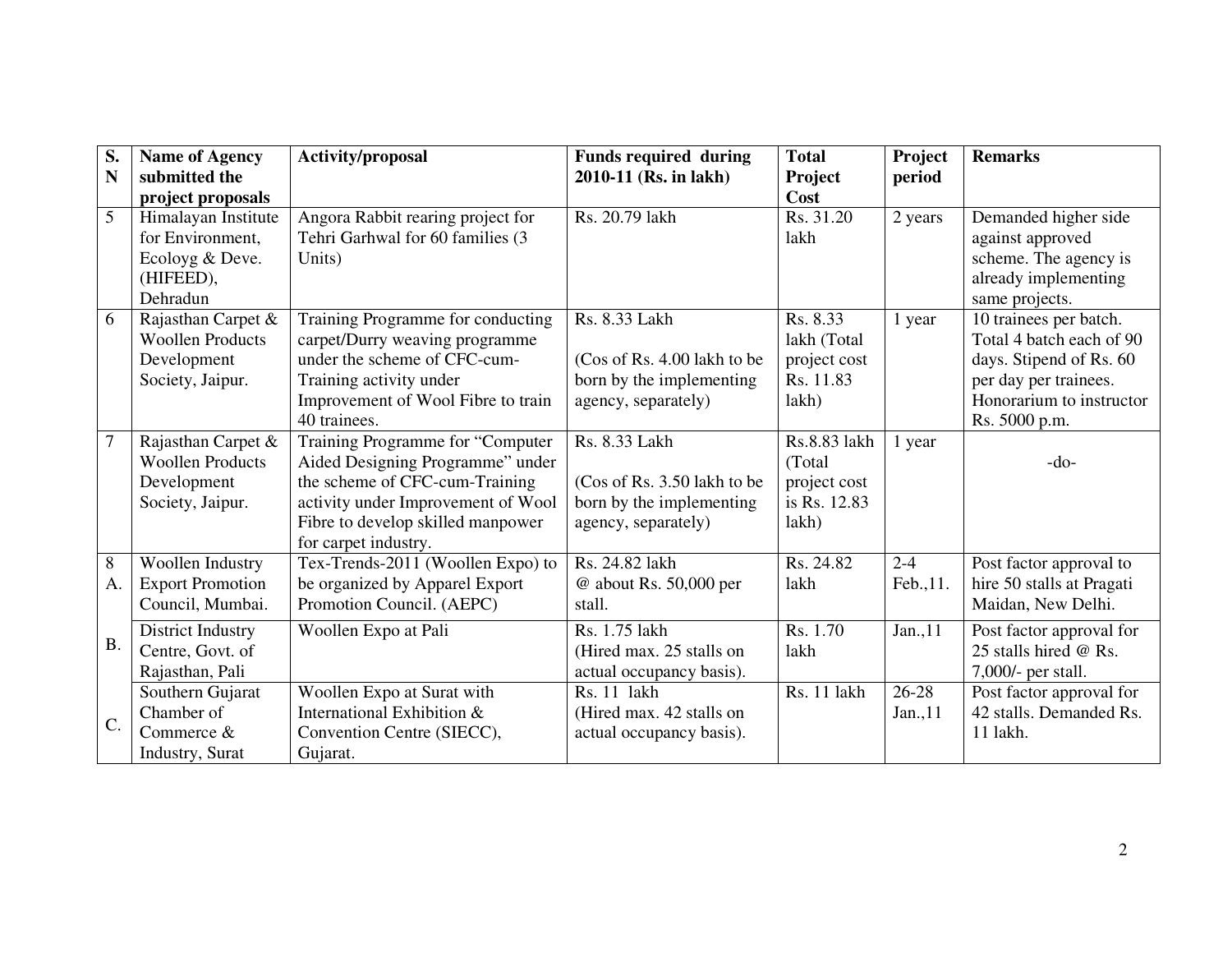## **Annexure - I**

# **Note on Project received under 'Research & Development Project'**

**Name of Agency** : Directorate of Research (Vety. & Animal Science), College of Veterinary and Animal Science Campus, Rajasthan University of Veterinary and Animal Science (RAJUVAS), Bikaner.

**Name of Project** : R&D Project on "Conservation, propagation and dissemination of Bikaneri-Chokla Sheep for carpet wool production and quality carpet manufacture'.

**Project area** : Kodemdesar farm of College of Veterinary and Animal Science, Bikaner.

**Project Cost** : Rs. 99 Lakh for two years period. (Rs. 75 lakh for 1<sup>st</sup> year and Rs. 24 lakh for  $2<sup>nd</sup>$  year).

## **Objectives : A.** *Long term objective*

**Augmenting good quality carpet wool productivity and carpet production. B.** *Short term objectives*

- **1. Establishing a Bikaneri-Chokla sheep breeding farm for its conservation, propagation and dissemination.**
- **2. Evaluation and improvement of quality and productivity of Bikaneri Chokla sheep.**
- **3. Comparative evaluation of wool characteristics of Bikaneri-Chokla visa- vis other indigenous carpet wool breeds of sheep.**
- **4. Manufacture and assessment of carpets made from Bikaneri-Chokla visa- vis other indigenous carpet wool breeds of sheep.**
- **5. Economic assessment of wool and products from Bikaneri-Chokla vis-avis other indigenous carpet wool breeds of sheep.**

| SN  | <b>Items</b>                                   | Quantity        | Amount (Rs)   |
|-----|------------------------------------------------|-----------------|---------------|
| 1.  | Computer – with accessories / Printer          |                 | $1,00,000=00$ |
| 2.  | Digital camera                                 |                 | $35,000=00$   |
| 3.  | Weighing balances<br>(spring)<br>&<br>pan)     | 10              | $15,000=00$   |
|     | measuring tapes                                |                 |               |
| 4.  | Refrigerator                                   |                 | $30,000=00$   |
| 5.  | Furniture                                      | $\ast$          | $1,00,000=00$ |
| 6.  | Tags / Pliers, etc.                            | $\ast$          | $50,000=00$   |
| 7.  | Castrator                                      |                 | $05,000=00$   |
| 8.  | Surgical sets                                  | 5               | $05,000=00$   |
| 9.  | Graziers' Kit (stick, turban, field shoes,     | 5               | $10,000=00$   |
|     | torch, water bag, tiffin cover, first aid box) |                 |               |
| 10. | <b>Sprayers</b>                                | $\overline{2}$  | $10,000=00$   |
| 11. | Wool clippers                                  | $\ast$          | $5,000=00$    |
| 12. | Shearing machines                              | 2               | $1,00,000=00$ |
| 13. | Miscellaneous                                  | $\ast$          | $35,000=00$   |
|     | Total                                          | $5,00,000 = 00$ |               |

#### LIST OF EQUIPMENTS REQUIRED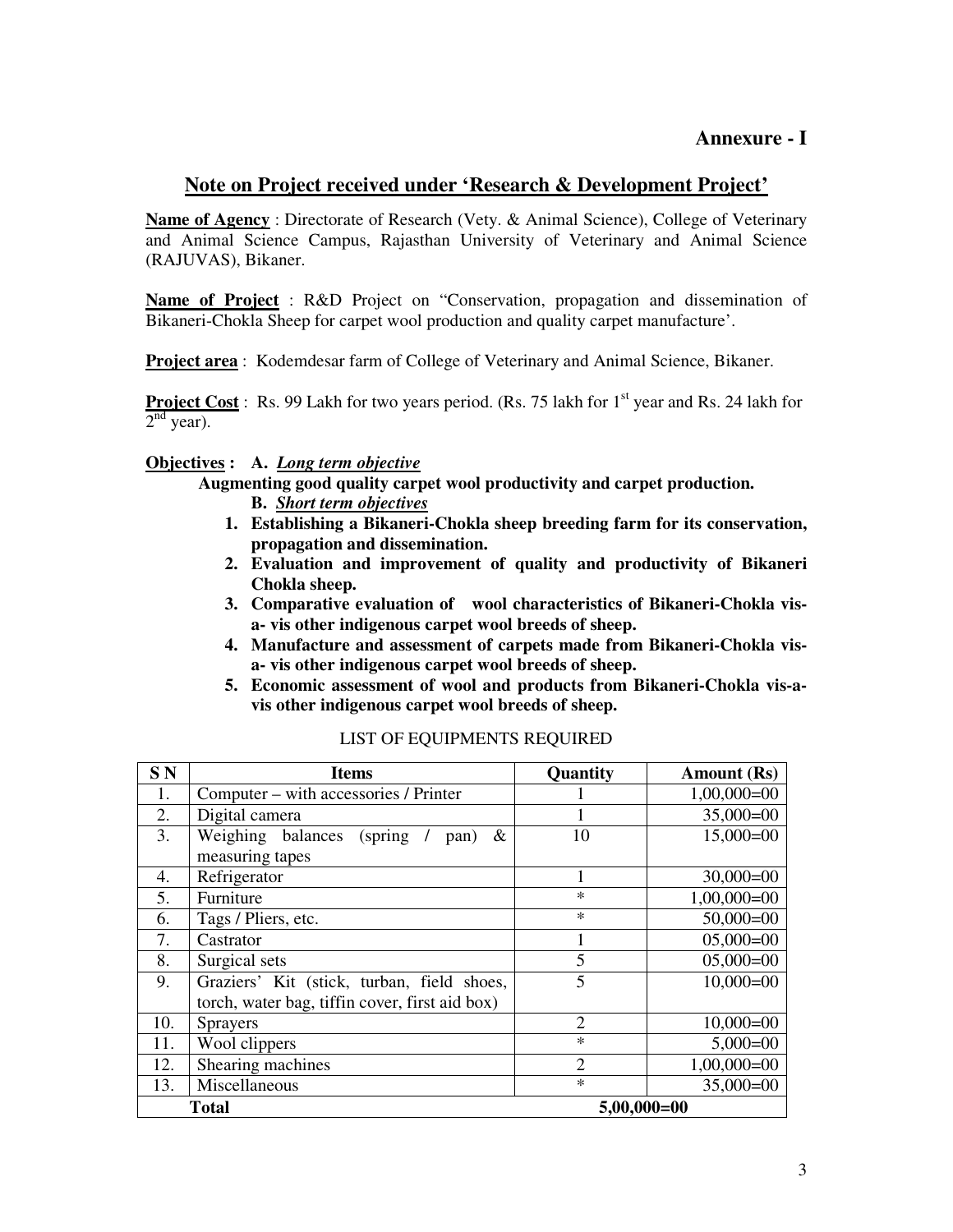## \* As per requirement

#### **BUDGET REQUIREMENTS**

(For first two years)

| SN <sub>N</sub> | <b>Particulars</b>                                              | <b>Funds Required (Rs)</b> |                |
|-----------------|-----------------------------------------------------------------|----------------------------|----------------|
|                 |                                                                 | I Year                     | <b>II</b> Year |
| 1.              | <b>Civil Works</b>                                              |                            |                |
|                 | a. Construction of sheep sheds feed / fodder store, wool store, |                            |                |
|                 | Compounder (Stockmen) room, Office staff room, Dipping          |                            |                |
|                 | tank and other needed structures.                               |                            |                |
|                 | b. Water reservoir (Diggi) of around 5 lakh litres capacity     | 7,00,000.00                |                |
|                 |                                                                 | 3,00,000.00                |                |
| 2.              | <b>Vehicles</b>                                                 |                            |                |
|                 | a. Farm Utility Vehicle (including registration and insurance)  | 7,00,000.00                |                |
|                 | b. Implements for tractor (water tanker, trolley, etc.)         | 2,00,000.00                |                |
|                 | c. Maintenance, P.O.L., etc.                                    | 1,50,000.00                | 2,00,000.00    |
| 3.              | <b>Livestoock</b>                                               |                            |                |
|                 | a. Breeding Rams (20)                                           | 1,00,000.00                |                |
|                 | b. Breeding Ewes (500)                                          | 25,00,000.00               |                |
| 4.              | <b>Equipments</b>                                               |                            |                |
|                 | (As per enclosed list)                                          | 5,00,000.00                |                |
| 5.              | Man power                                                       |                            |                |
|                 | Principal Investigator - One (from University)                  |                            |                |
|                 | Co - Principal Investigator<br>- One (from University)          |                            |                |
|                 | <b>Contractual Staff</b>                                        |                            |                |
|                 | Senior Research Fellow - one                                    | 2,59,200.00                | 2,59,200.00    |
|                 | Stockmen (Livestock Assistants) - Two                           | 1,44,000.00                | 1,44,000.00    |
|                 | Computer Operator cum Office Assistant - One                    | 60,000.00                  | 60,000.00      |
|                 | Driver - One                                                    | 96,000.00                  | 96,000.00      |
|                 | Graziers - Four                                                 | 2,40,000.00                | 2,40,000.00    |
|                 | Security Persons - Three                                        | 1,80,000.00                | 1,80,000.00    |
| 6.              | Feed / Fodder                                                   |                            |                |
|                 | Concentrate                                                     | 2,74,500.00                | 2,74,500.00    |
|                 | Fodder                                                          | 3,00,000.00                | 3,00,000.00    |
|                 | Feed supplements                                                | 1,77,000.00                | 1,77,000.00    |
| 7.              | Wool samples of other breeds and                                |                            |                |
|                 | imports by the industry $@$ 50 kg each                          |                            | 20,000.00      |
| 8.              | <b>Health care</b>                                              |                            |                |
|                 | Expenses on medicines, vaccination, prophylaxis, etc.           | 60,000.00                  | 60,000.00      |
| 9.              | <b>Traveling Allowances / Breeders training / Workshop /</b>    |                            |                |
|                 | <b>Seminars / Camps</b>                                         | 75,000.00                  | 75,000.00      |
| 10.             | <b>Miscellaneous</b>                                            | 4,84,300.00                | 3,14,300.00    |
|                 | <b>Grand</b> total                                              | 75,00,000.00               | 24,00,000.00   |

 A total worth of Rs 75,00,000 and Rs 24,00,000, only, would be required to run the project for first year and for second year, respectively. This expenditure will include expenses on civil works i.e. construction of different farm buildings and water reservoir tank (diggi) of 5 lakh litre capacity and other farm activities. The vehicle shall be purchased along with the implements for the tractor. The tractor already available with the University shall be utilized for this project.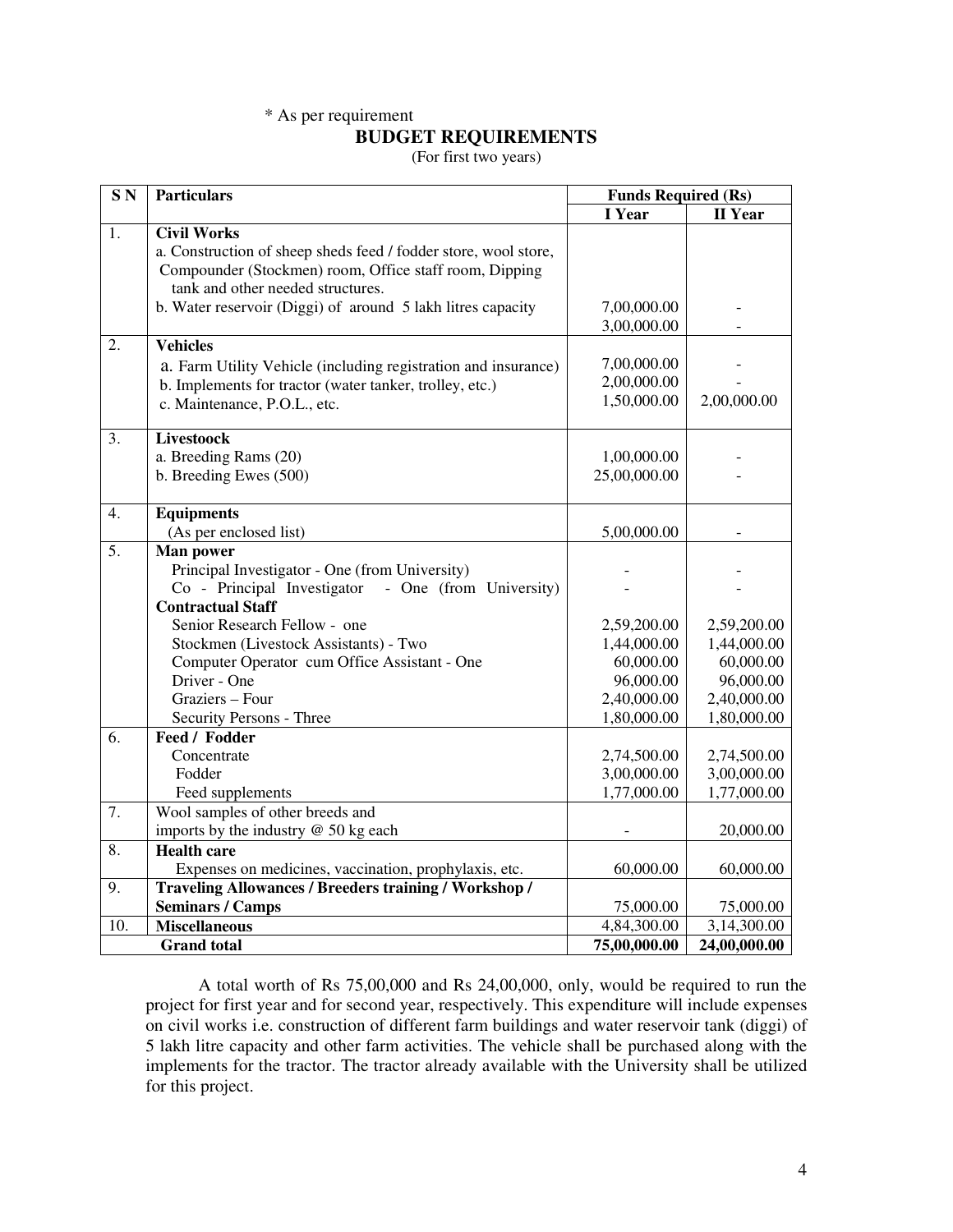## **Note on Project received under "Research & Development Project"**

| Name of Agency:          | Wool Research Association, P.O. Sandoz Baug,<br>Kolshet Road, THANE - 400 607                                          |
|--------------------------|------------------------------------------------------------------------------------------------------------------------|
| Name of Project:         | Development of Thermal Responsive High Altitude<br>Multilayer Protective Clothing Made Principally of<br>Angora Fibre. |
| Board Area of Research:  | <b>Technical Textiles</b>                                                                                              |
| <b>Project Duration:</b> | 24 Months                                                                                                              |
| <b>Total Cost:</b>       | Rs. 34,45,050                                                                                                          |
| Project Category:        | Project development                                                                                                    |

## Project Summary:

In our country, the angora cottage industry is picking up for wool production in hilly areas of Himachal Pradesh, Uttar Pradesh, Jammu & Kashmir, Sikkim, Uttarachal, Punjab, Haryana and Arunachal Pradesh for uplifting the angora cottage industry. Mainly angora is used as producing shawl, stole, sweater and fashion use in cottage level. It is necessary to diversify the angora product for uplifting the angora industry. It can be used in technical textile fields like high altitude protective clothing. The angora fibre possesses cavities in which air is occluded. It is these air occlusions that give angora its characteristic properties, namely its high thermal insulation and its extreme lightness in weight. Angora fibre has a low density of about 1.15 gm/cm3 compared to 1.33 gm/cm3 for wool. It has breathing and "wicking" properties as well. It wicks moisture away from the skin to maintain its insulating properties. The smooth Angora fibre is comfortable to wear next to the skin. All these properties may give a new way to use of angor product in high altitude clothing. It would promote angora fibre and help the rural economy. India produces only 40 tons per year. The rearing of Angora rabbit in India, largely for the wool production. The breeding of Angora rabbits and production of Angora fibre has a great potential for the development of small-scale business to generate income for rural people, especially women.

 In high altitude area, the temperature is too low to sustain life. The blood circulation is hampered due to extreme cold conditions. So the people living in these areas suffer more. UV intensities increase with altitude. This is because the amount of atmosphere available to absorb UV is reduced, and so more and shorter wavelength UV is able to reach higher altitude areas. So this causes skin diseases like cancer. There is lot of high altitude clothing in market, but they are not so responsive according to our body need. So there is dire necessity to develop high altitude warm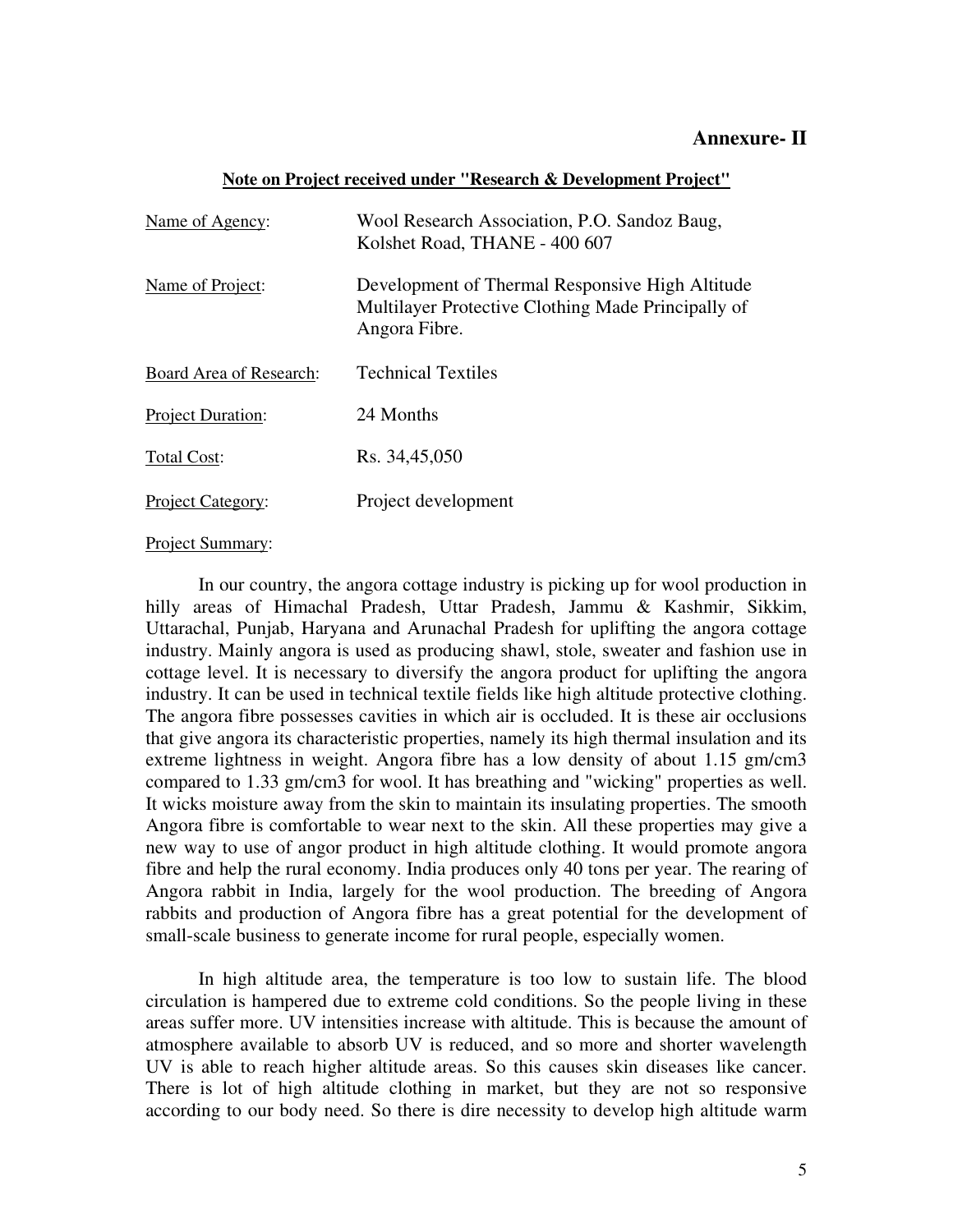clothing having properties like light Weight, stretchable, wind proof, breathable and UV resistance. Along with other fibre, angora can be used in high altitude clothing as it is very lighter and warmer than sheep wool.

 In high altitude area, the temperature is varied widely. It is changed from season to season and also from day time to night time in a same day. In Jammu and Kashmir during winter, the temperature varies from freezing point to -30ºc or above from day to night respectively, so the clothing which are designed for 0ºc may not comfortable at -30ºc and vice versa. So, active protective clothing can be designed which can respond at different temperature level keeping the body comfort. This may possible by using conductive thread with a suitable temperature controller in angora fabric.

 Light Weight, stretchable, wind proof, breathable and UV resistance properties can be achieved and optimized with warmth properties of high altitude clothing at a different temperature conditions by selecting other useful fibres and chemical finishes along with angora fibre

| <b>Item</b>    |                                    | <b>Budget</b> (Rs) | <b>Budget</b> (Rs) | <b>Total</b> |
|----------------|------------------------------------|--------------------|--------------------|--------------|
|                |                                    | 1st year           | 2nd year           | (Rs)         |
| А.             | <b>Recurring</b>                   |                    |                    |              |
|                | Salaries/Wages                     | 4,80,000           | 5,57,000           | 10,37,000    |
|                | Consumables                        | 2,00,000           | 1,00,000           | 3,00,000     |
|                | Travel                             | 1,00,000           | 1,00,000           | 2,00,000     |
|                | <b>Other Costs</b>                 | 2,00,000           | 2,50,000           | 4,50,000     |
|                | (Trials/Testing)                   |                    |                    |              |
|                | <b>Total recurring</b>             | 9,80,000           | 10,07,000          | 19,87,000    |
| <b>B.</b>      | Overheads                          | 1,92,000           | 1,66,050           | 3,58,050     |
|                | $(15\% \text{ of recurring cost})$ |                    |                    |              |
| $\mathbf{C}$ . | Equipment                          | 11,00,000          |                    | 11,00,000    |
|                | Total Project $(A+B+C)$            | 22,72,000          | 11,73,050          | 34,45,050    |

## **Budget estimates: Summary**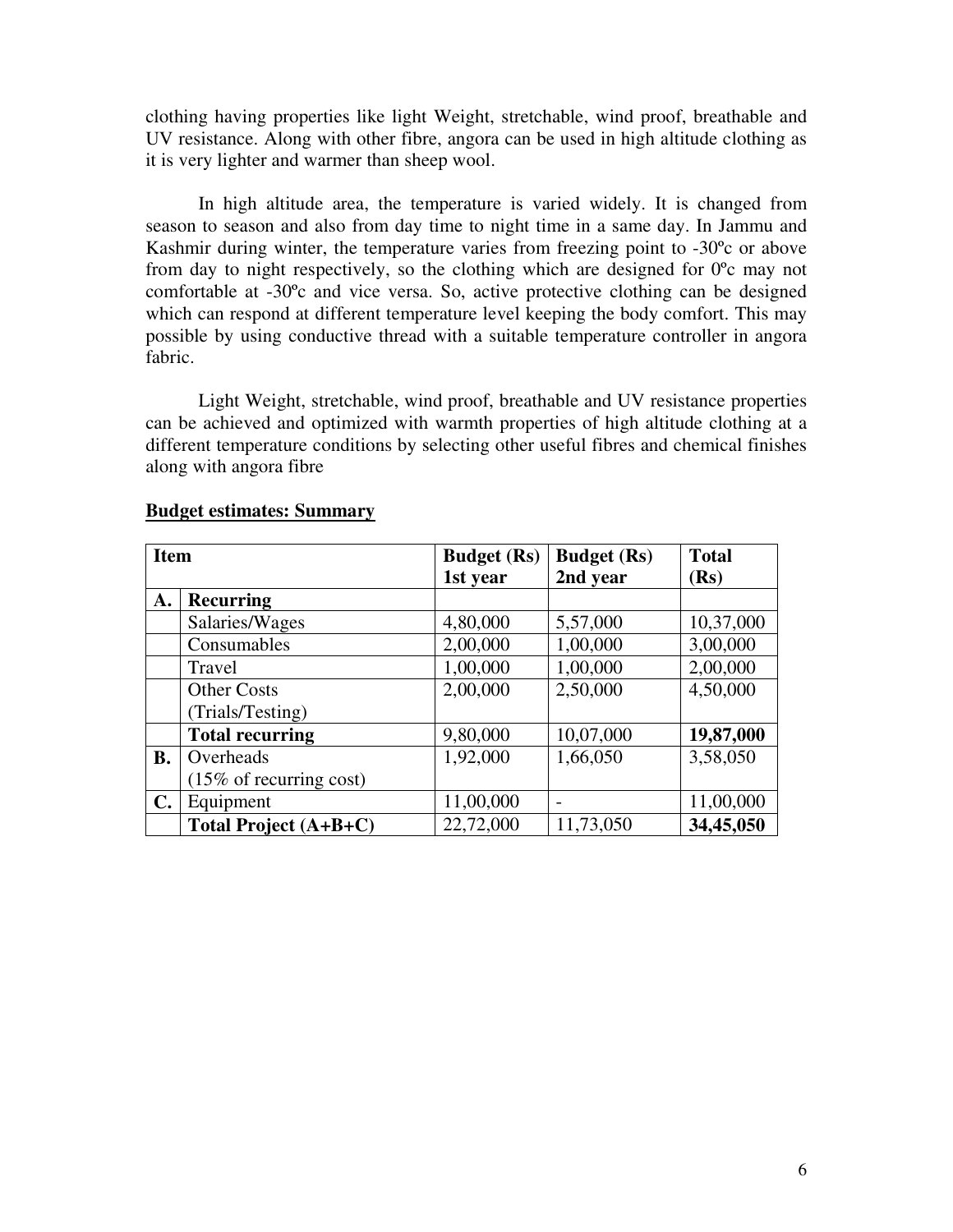## Annexure - III

#### **Note on Project received under "Research & Development Project"**

| Name of Agency:          | Wool Research Association, P.O. Sandoz Baug,<br>Kolshet Road, THANE - 400 607                                              |
|--------------------------|----------------------------------------------------------------------------------------------------------------------------|
| Name of Project:         | Development & optimization of eco-friendly acoustics<br>made from coarse Indian wool & other compatible<br>natural fibres. |
| Board Area of Research:  | Technical Textiles (Buildtech, Indutech)                                                                                   |
| <b>Project Duration:</b> | 24 Months                                                                                                                  |
| Total Cost:              | Rs. 38,50,000                                                                                                              |
| Project Category:        | Project development                                                                                                        |

#### Project Summary:

India produces 25 million kgs of very coarse wool like deccani wool. Due to their kempy and hairy nature. This wool is not used for textile purpose and sometimes it is thrown away unutilized. If this wool is utilized in technical textiles and other outlets thereby making value added products. It would result in value addition to very coarse Indian wool. The utility and promotion of this coarse wool would increase and help the rural economy. This would open new avenue for promotion and utilization of this extremely high coarse wool.

 As on date, commercially available sound absorption materials for acoustic treatment used in the building construction, industry consisted of glass-or mineralfibre materials. However, there are growing concern in health related issue due to the potential health risks associated to these fibres when exposed to human such as the effect from fibre shedding from glass-or mineral fibre when exposed to human lungs and eyes. The provides an opportunity for alternative materials from natural fibres (Such as coarse Indian wool, other natural fibres etc.) to be developed as replacement materials. India produced around 25 million kgs of very coarse Indian wool; this wool is too coarse to use. This project deals with coarse Indian wool (especially deccani) for making acoustics along with other natural fibres in multi-layer form, which will be eco-friendly & disposable.

 This aim of this project is to make the potential use of the multi-layer wool along with compatible natural fibres as a sound absorption material to replace synthetic materials such as glass, mineral wool or polyester fibre in commercial applications. This project is formed to investigate the acoustic properties of the Indian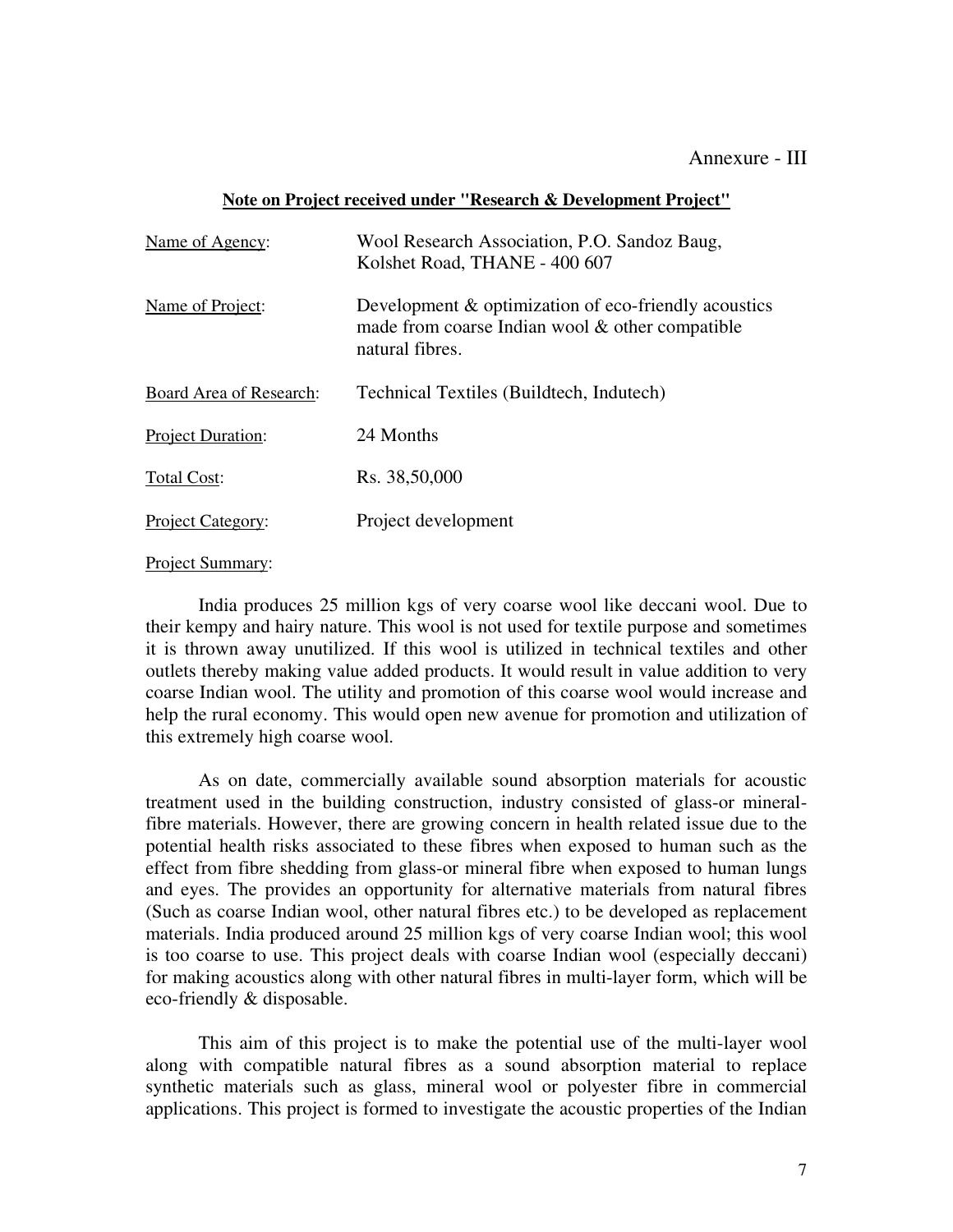coarse wool and other natural fibres together with the characteristics of the Indian coarse wool, other natural fibre and its fibre arrangement as the data is important to optimize the acoustic properties of the final panel. The use of natural fibres as acoustic materials will be good for environment  $\&$  health as it is biodegradable and expose no potential health risk.

| Item           |                                    | Budget (Rs) | Budget (Rs) | Total (Rs) |
|----------------|------------------------------------|-------------|-------------|------------|
|                |                                    | 1st year    | 2nd year    |            |
| А.             | Recurring                          |             |             |            |
|                | Salaries/Wages                     | 7,80,000    | 9,00,000    | 16,80,000  |
|                | Consumables                        | 2,00,000    | 1,50,000    | 3,50,000   |
|                | Travel                             | 1,00,000    | 1,00,000    | 2,00,000   |
|                | <b>Other Costs</b>                 | 3,00,000    | 3,00,000    | 6,00,000   |
|                | (Trials/Testing)                   |             |             |            |
|                | Total recurring                    | 13,80,000   | 14,50,000   | 28,30,000  |
| <b>B.</b>      | Overheads                          | 2,02,500    | 2,17,500    | 4,20,000   |
|                | $(15\% \text{ of recurring cost})$ |             |             |            |
| $\mathsf{C}$ . | Equipment                          | 6,00,000    |             | 6,00,000   |
|                | Total Project (A+B+C)              | 21,82,500   | 16,67,500   | 38,50,000  |

# **Budget estimates: Summary**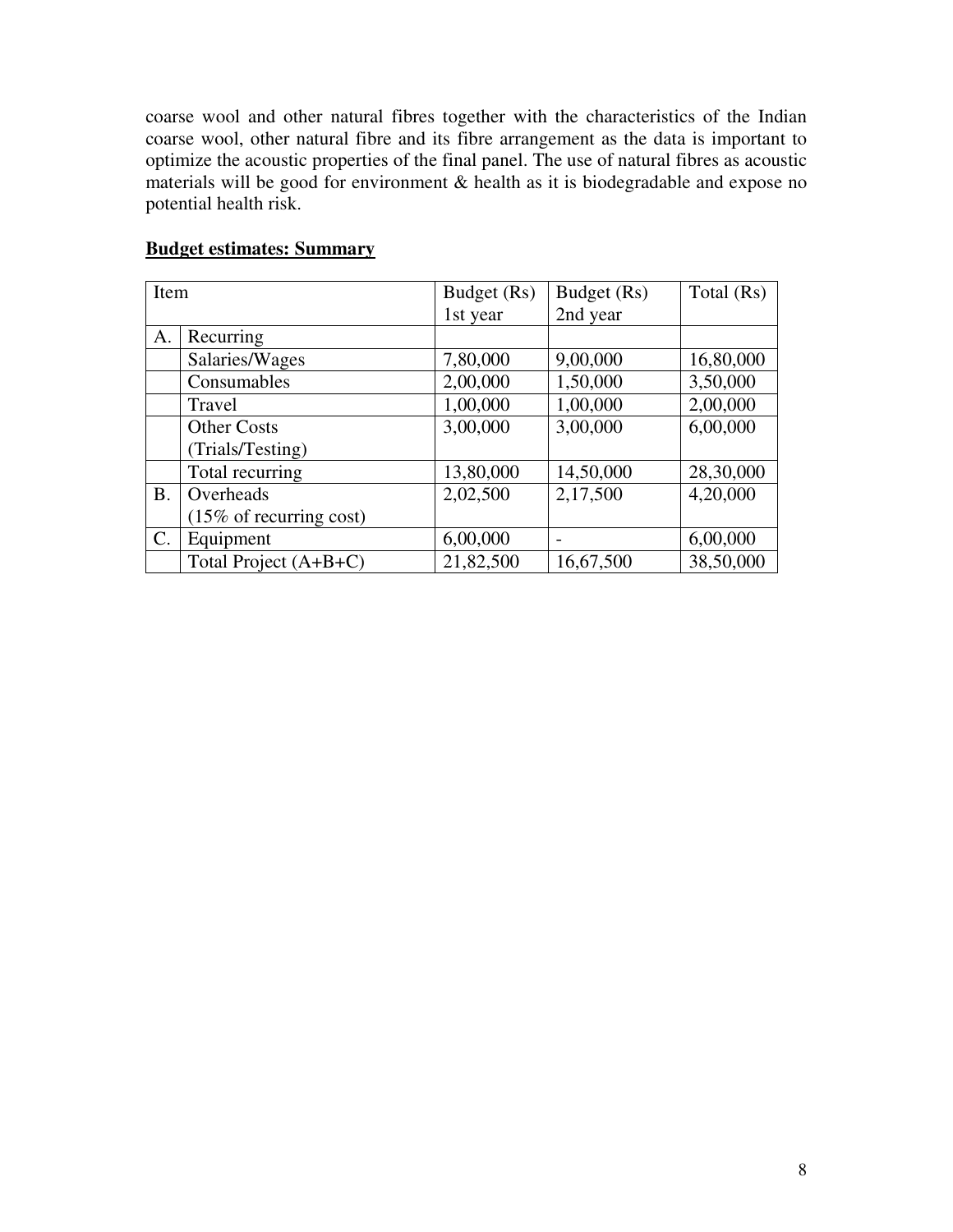## **Annexure- IV**

## **Name of Scheme : Quality Processing of Wool (CFC for Pre-loom)**

#### Project Summary ( M/s. Laxmi Woollen Mills , Bikaner (Raj)

**Project Name** –Technology Up gradation by installation blending line to improve the quality of processed carpet yarns

**Project under Scheme of CWDB-** Quality Processing of Wool & Woollen Products

**About Project**- Installation of blending line in the existing woolen system for mixing of wool scientifically to improve the quality of carpet yarn so produced .The machineries for the proposed project is to be imported. The blending line shall be automated and fully covered thus will be more safe for the labors. It is also proposed that vegetable matters and dead fibers will be separated after installation of this blending line

**Types of Machineries to be installed** – Blending line system

**Location** – M/s. Laxmi Woollen Mills ,E-130, Karni Industrial Areas Bikaner (Raj)

**Beneficiaries**-Local famers, Labors, Carpet industries

**Justification as proposed** - - As given in the project summary above.

**Financial demand** – Rs. 50.00 Lakhs Implementing Agency's contribution –Rs. 60.60 Lakhs Total Project Cost – Rs. 110.60 Lakhs Land - NA Building – Rs. 15.60 Lakhs Machinery – Rs.55.00 Lakhs Working capital – Rs.40.00 Lakhs

Whether the agency has already taken grant under C.F.C from CWDB- . This is first proposal received from M/s. Laxmi Woollen Mills, E-130, Karni Industrial Areas Bikaner (Raj)

#### **Remarks**-

 1 Techno feasibility report from DIC not received. The agency informs CWDB that the DIC Bikaner is not issuing Techno feasibility report. CWDB requested to DIC Bikaner in this regard. Reply awaited.

2 Cost of land is not included in the total project cost.

3 Technical comments received from WRA is enclosed

4 Non encumbrance certificate of land where CFC is to set up not received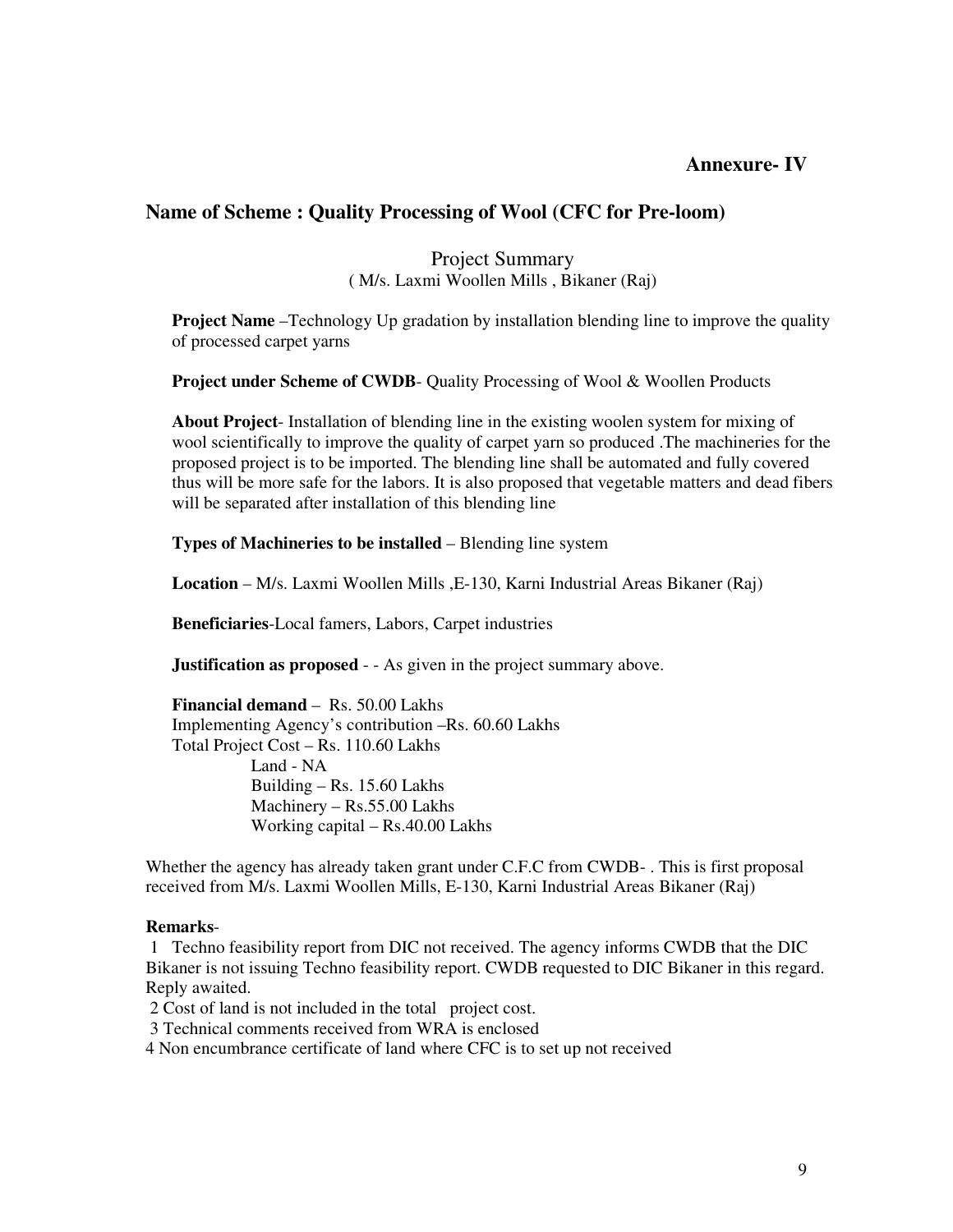## **Annexure - V**

Note on Project proposal received under Angora Wool Development Project

# Name of Agency : Himalayan Institute for Environment, Ecoloyg & Development (HIFEED), Dehradun

 The Board has recently received a project proposal under the scheme of Angora Wool Development Programme from Himalayan Institute for Environment, Ecoloyg & Development (HIFEED), Dehradun to implement the project for 60 families (3 units) in district Tehri Garhwal of Uttarakhand. The Society submitted the project under the scheme with total project cost of Rs. 36.35 lakh for two years period and demanded overhead expenses @ 10% of total project cost. As per approved scheme of the Board, the Board may sanction total Rs. 31.20 lakh for 60 families for two years and Rs. 20.79 lakh for first year i.e. 2010-11. This HIFEED is already implementing the same project for total 60 angora families in project areas of District Tehri Garhwal and intends to cover above 60 more families.

|     |                         |         |          |                | ,100, 111 LARIO,     |
|-----|-------------------------|---------|----------|----------------|----------------------|
| S.  | Name of Agency          | Total   | Project  | Requirement    | Remarks              |
| No. |                         | Project | for No.  | for $1st$ Year |                      |
|     |                         | Cost    | of       | Grant          |                      |
|     |                         |         | Families |                |                      |
| 1.  | Himalayan Institute for | 31.20   | 60       | 20.79          | Project Cost         |
|     | Environment, Ecoloyg    |         |          |                | demanded higher side |
|     | Development<br>&        |         |          |                | against approved     |
|     | (HIFEED), Dehradun      |         |          |                | scheme. The agency   |
|     |                         |         |          |                | is already           |
|     |                         |         |          |                | implementing this    |
|     |                         |         |          |                | project for 60       |
|     |                         |         |          |                | families in          |
|     |                         |         |          |                | Uttarakhand.         |

(Rs. In Lakhs)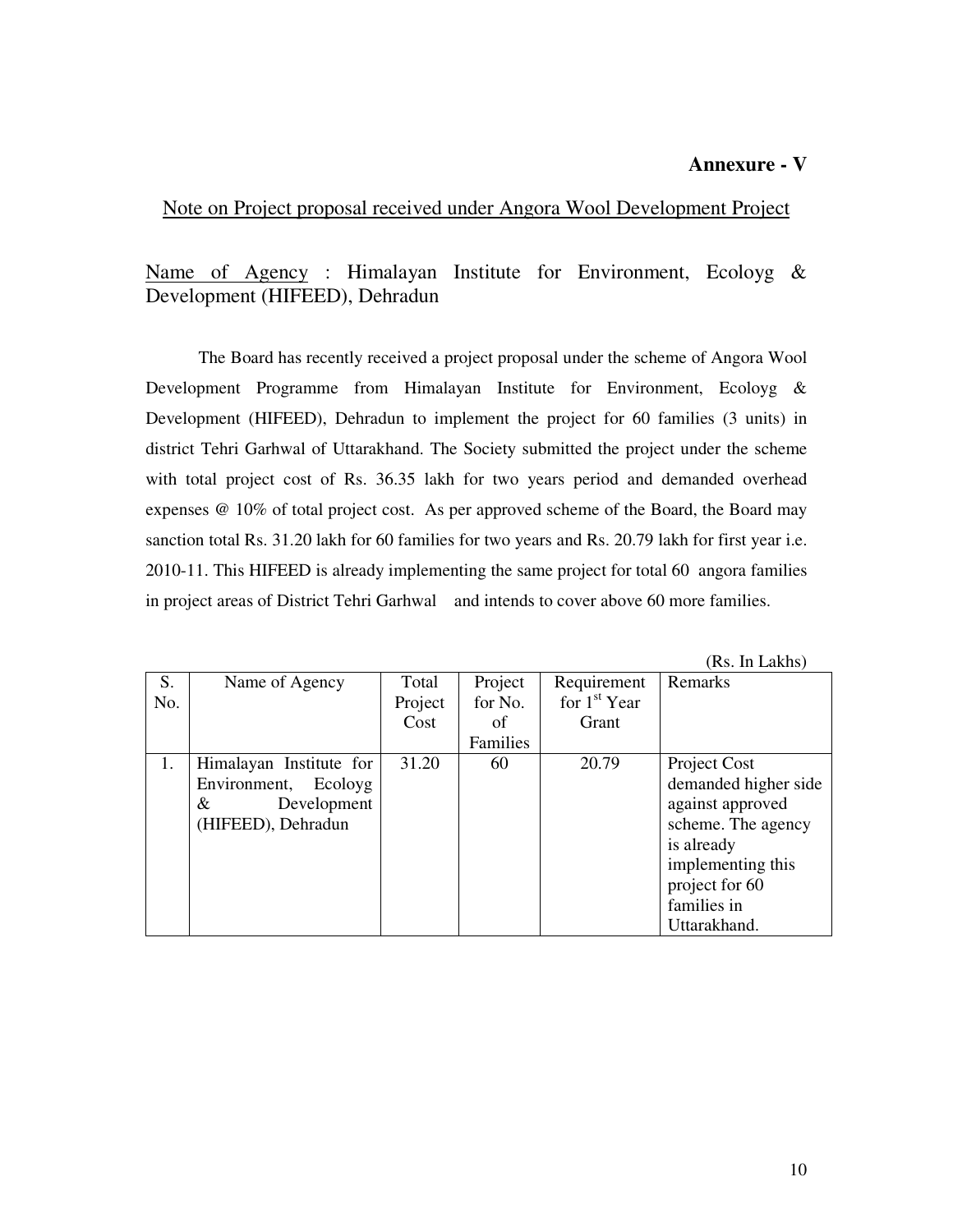| Name of scheme:   | Training Programme under IWIDP                                   |
|-------------------|------------------------------------------------------------------|
| Name of Agency:   | Rajasthan Carpet & Woollen Products Development Society, Jaipur. |
| Name of Project:  | Carpet/Durry Weaving Programme under CFC-cum- training           |
| Project Duration: | 12 Months                                                        |
| Total Cost:       | Rs. 8.33 lakh                                                    |

## **Objectives for conducting Carpet/Durry Weaving Programme under the scheme of Common Facility Center Cum training activity under Improvement of Wool Fibre (Angora Rabbit, Pashmina Goat & Sheep Wool) -**

 The objective of the training is to provide the systematic modern techniques to the weavers to generate gainful employment for the poor weavers and also provide skilled and trained workers to the carpet/durries manufacturers and exporters.

## **Socio Economic benefits -**

 The trained persons will be employed by the carper manufactures/exporters and will give job opportunities on regular basis. After getting the training each trainee will be able to generate income of Rs. 4000/- p.m. (approx). Therefore, not only the unemployed rural youth will get the job but also the carpet industrial units will be able to increase their production as well as exports.

| S.             | Particulars                     | <b>Total Cost</b> | Cost to be borne                                  | Funding<br>Support |
|----------------|---------------------------------|-------------------|---------------------------------------------------|--------------------|
| N <sub>o</sub> |                                 | (Rs. In Lakhs)    | by implementing                                   | for CWDB           |
|                |                                 |                   | agency $(Rs \text{ in } (Rs. \text{ in } Lakhs))$ |                    |
|                |                                 |                   | Lakhs)                                            |                    |
| A.             | Raw Materials <i>i.e.</i> Wool, | 2.00              | 1.00                                              | 1.00               |
|                | Lacchi<br>Theda,<br>Tani,       |                   |                                                   |                    |
|                | (Compensation)                  |                   |                                                   |                    |
| <b>B.</b>      | Purchase of 20 looms $(\omega)$ | 5.00              | 2.50                                              | 2.50               |
|                | 25000/- each loom)              |                   |                                                   |                    |
| C.             | Design Development              | 1.00              |                                                   | 1.00               |
| D.             | trainees<br>Stipend<br>to       | 2.16              |                                                   | 2.16               |
|                | (60X90X10X4)                    |                   |                                                   |                    |
| Ε.             | Honorarium to Instructor        | 0.60              |                                                   | 0.60               |
|                | (5000X4X3)                      |                   |                                                   |                    |
| F.             | TOTAL (A+B+C+D+E)               | 10.76             | 3.50                                              | 7.26               |
| G.             | Administration overheads        | 1.08              |                                                   | 1.07               |
|                | $(10\% \text{ of F})$           |                   |                                                   |                    |
|                | <b>GRAND TOTAL</b>              | 11.83             | 3.50                                              | 8.33               |

#### **Cost of conducting carpet/durry weaving training to train 40 trainees -**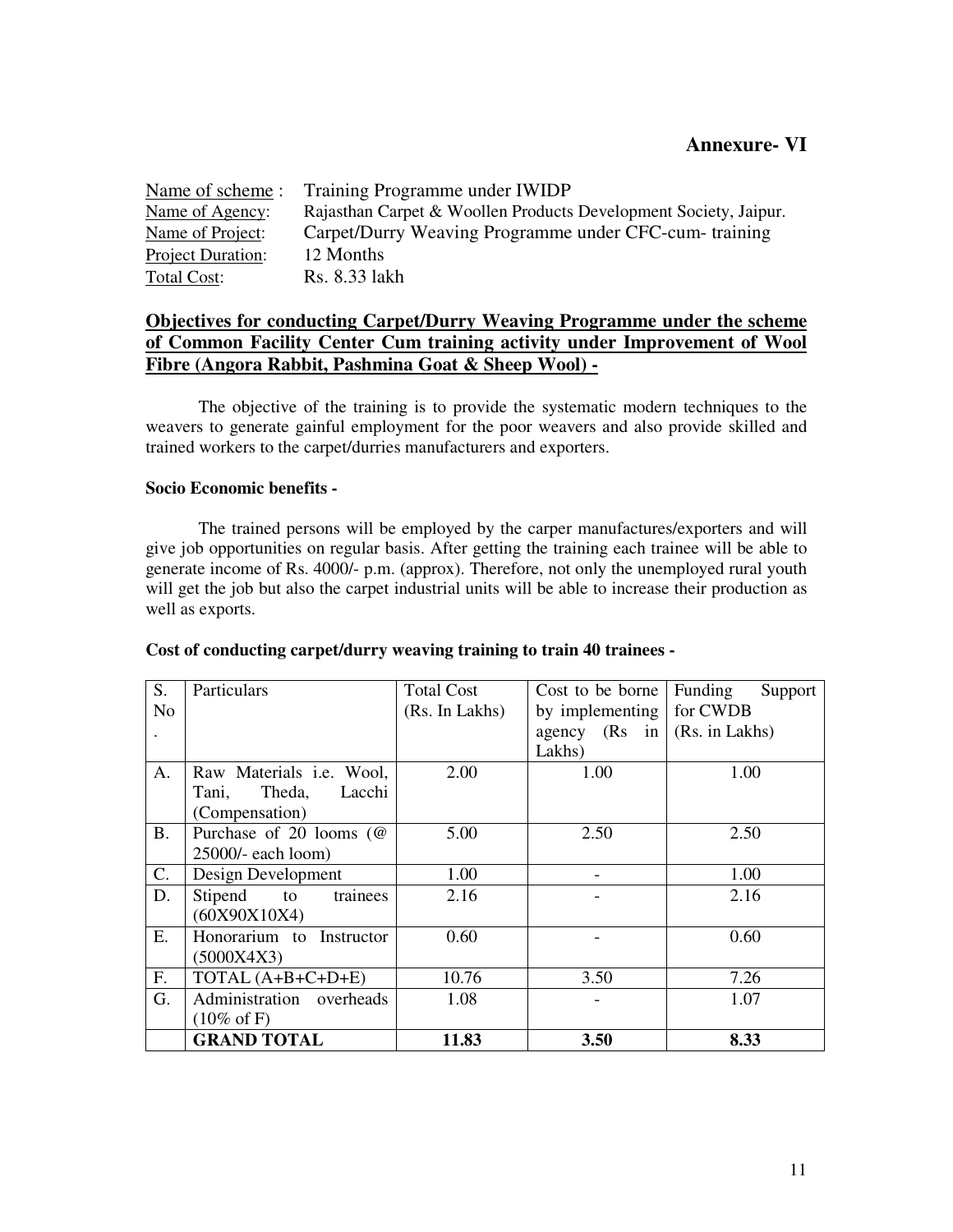| Name of scheme :         | Training Programme under IWIDP                                   |
|--------------------------|------------------------------------------------------------------|
| Name of Agency:          | Rajasthan Carpet & Woollen Products Development Society, Jaipur. |
| Name of Project:         | Computer Aided Design Programme under CFC-cum-training           |
| <b>Project Duration:</b> | 12 Months                                                        |
| Total Cost:              | Rs. 8.33 lakh                                                    |

## **Objectives for conducting Computer Aided Design Programme under the Scheme of Common Facility Center Cum Training Activity under Improvement of Wool Fibre (Angora Rabbit, Pashmina Goat & Sheep Wool) -**

 The objective of the training is to provide the systematic modern techniques to the artisans to generate gainful employment and also provide skilled and trained workers to the carpet/durries manufactures and exporters. Keeping in view the changing scenario and key success factors for growth and development of carpet industry it is necessary to use the new technology/computer hardware and software for making design easily and meet the demand based on international market.

## **Socio Economic benefits -**

 It is expected the productivity and income of existing artisans will increase minimum of 25% from the present level because of computer aided training inputs provided to them. The additional opportunity of employment in carpet industry will be created for the trained persons. Keeping in view the changing scenario and key success factors for growth and development of carpet industry, the designers can easily create new carpet designs and also convert carpet designs in graph format. The revival of traditional designs of carpets will be easier through Computer Aided Carpet Designing, colour matching in various shades by using computer colour matching technology will become easier. Therefore, the designers will generate more income from the present level and carpet exporter will get the designs in a lesser time.

|                |                                                 |                   |                     | (Rs. in lakh)  |
|----------------|-------------------------------------------------|-------------------|---------------------|----------------|
| S.             | Particulars                                     | <b>Total Cost</b> | Cost to be borne by | Funding        |
| No.            |                                                 | (Rs.<br>In        | implementing        | Support<br>for |
|                |                                                 | Lakhs)            | agency              | <b>CWDB</b>    |
| A.             | Raw Materials <i>i.e.</i> Ink cartridges, Print | 2.00              | 1.00                | 1.00           |
|                | heads of AO size plotter, Papers/Rolls          |                   |                     |                |
| <b>B.</b>      | Purchase<br>Computers<br>οf                     | 6.00              | 3.00                | 3.00           |
|                | Hardware/Software                               |                   |                     |                |
| $\mathbf{C}$ . | Design Development                              | 1.00              |                     | 1.00           |
| D.             | Stipend to trainees (60X90X10X4)                | 2.16              |                     | 2.16           |
| E.             | Honorarium to Instructor (5000X4X3)             | 0.60              |                     | 0.60           |
| F.             | TOTAL (A+B+C+D+E)                               | 11.76             | 4.00                | 7.76           |
| G.             | Adm. overheads $(10\% \text{ of F})$            | 1.18              |                     | 1.18           |
|                | <b>GRAND TOTAL</b>                              | 12.83             | 4.00                | 8.83           |

## **Cost of conducting Computer Aided Design Programme for 40 trainees -**